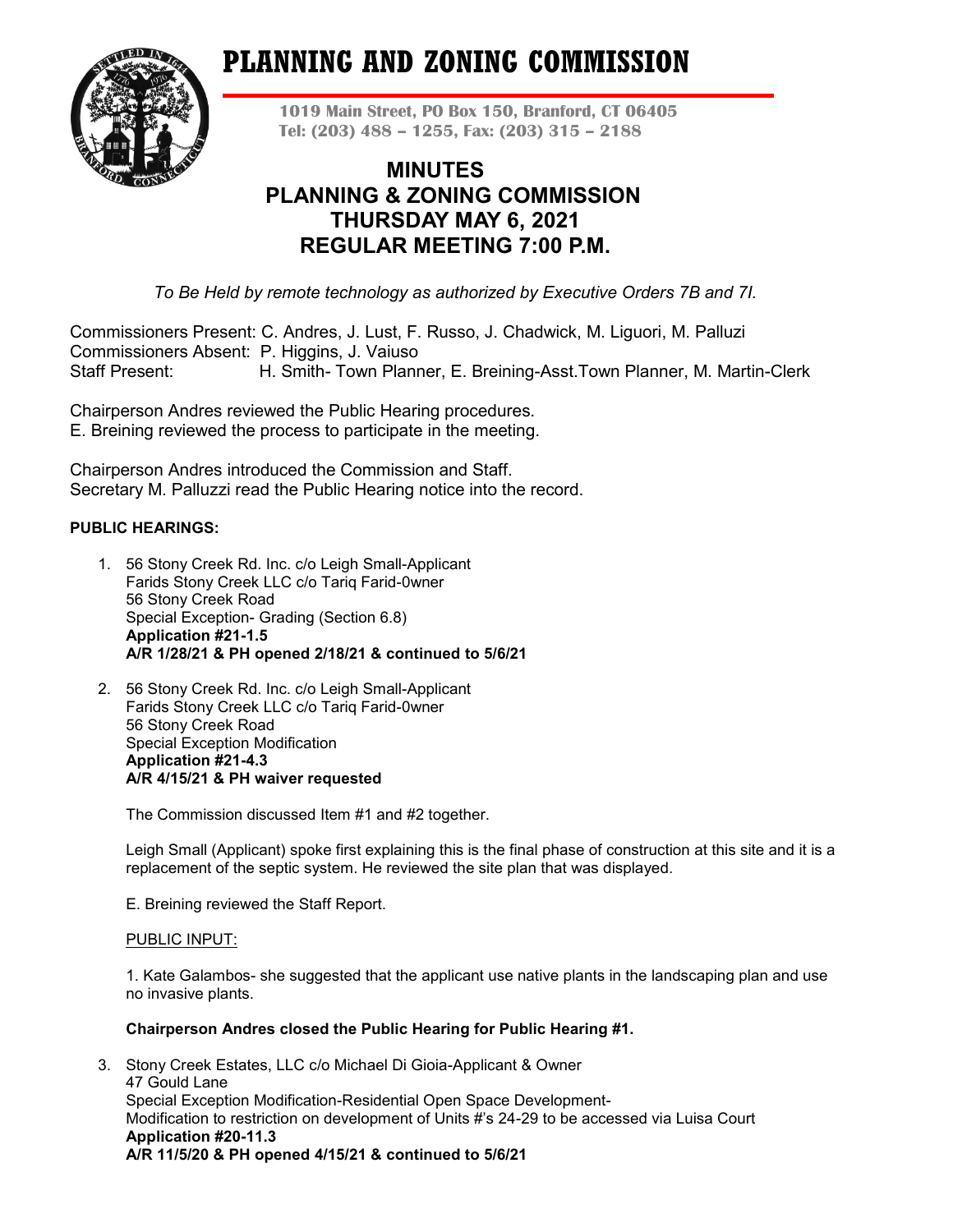*Branford Planning & Zoning Minutes May 6, 2021 Page 2 of 8*

> 4. Stony Creek Estates, LLC c/o Michael Di Gioia-Applicant & Owner 47 Gould Lane Subdivision Modification-Residential Open Space Development-Modification to restriction on development of Units #'s 24-29 to be accessed via Luisa Court **Application #21-3.12 A/R 4/1/20, PH opened 4/15/21 and continued to 5/6/21**

### **The Commission heard Public Hearing #3 and #4 together.**

Chairperson Andres gave a brief history of this project.

Town Planner H. Smith explained that the town has engaged Mr. Tim Carr(Liscensed Envirnmental Professional LEP) to review the testimony that was submitted by the applicant to address the environmental issues. He has not had sufficient time to review it yet but will attend the May 20 Planning & Zoning Meeting. He also noted that the Applicant has agreed to a one day time extension to the May 20 meeting. He suggested continuing the Public Hearing without further testimony to the May 20 meeting.

#### **Chairperson Andres agreed and announced these two items will be continued to the May 20 meeting.**

5. Sound Real Estate LLC,c/o Dan Merriam-Applicant 101 West Main St. Branford LLC c/o Jeanne Tahnk-Owner 101 West Main Street Special Exception- Car Storage Parking Lot **Application #21-3.6 A/R 3/4/21 & PH set for 5/6/21**

J. Pretti (Criscuolo Engineering) represented the applicant and explained the applicant proposed to remove the existing buildings and turn the space into a parking lot for car storage.

E. Breining reviewed the staff report.

#### PUBLIC INPUT:

- 1. Rod Keith (neighbor) said he likes what Sound Auto has done with the property but he has safety concerns. He's worried about foot traffic going back and forth across the street. He also asked; where will the car carriers unload the cars? And, will there be parking on Rose Hill Road?
- 2. Kate Galambos- Said she hopes the applicant is using native plantings, and asked if maybe that could be a condition of approval? She then asked about crushed gravel being used or is there any other alternatives that would be more environmentally friendly?
- 3. Erik Anderson- He seconded Mr. Keith's comments regarding Sound Auto and noted he is also concerned about safety. He spoke of the dumpster company and the width of the road. He also said when trucks come up the road from the Transfer Station it can become an obstacle to other drivers. He asked if an environmental impact study was done and if not, maybe one should be done.

Chairperson Andres asked if the Regional Water Authority was notified and the Public Hearing can be continued until that's verified as well as more information on landscaping.

#### **Chairperson Andres repeated that the Public Hearing will be continued to the 5/20/21 Planning & Zoning Meeting.**

6. Emily Abruzzo- Applicant Gerald John Bodziak & Emily Abruzzo- Owners 28 Pine Tree Drive Special Exception- Accessory Apartment **Application #21-3.10 To be A/R & PH set for 5/6/21**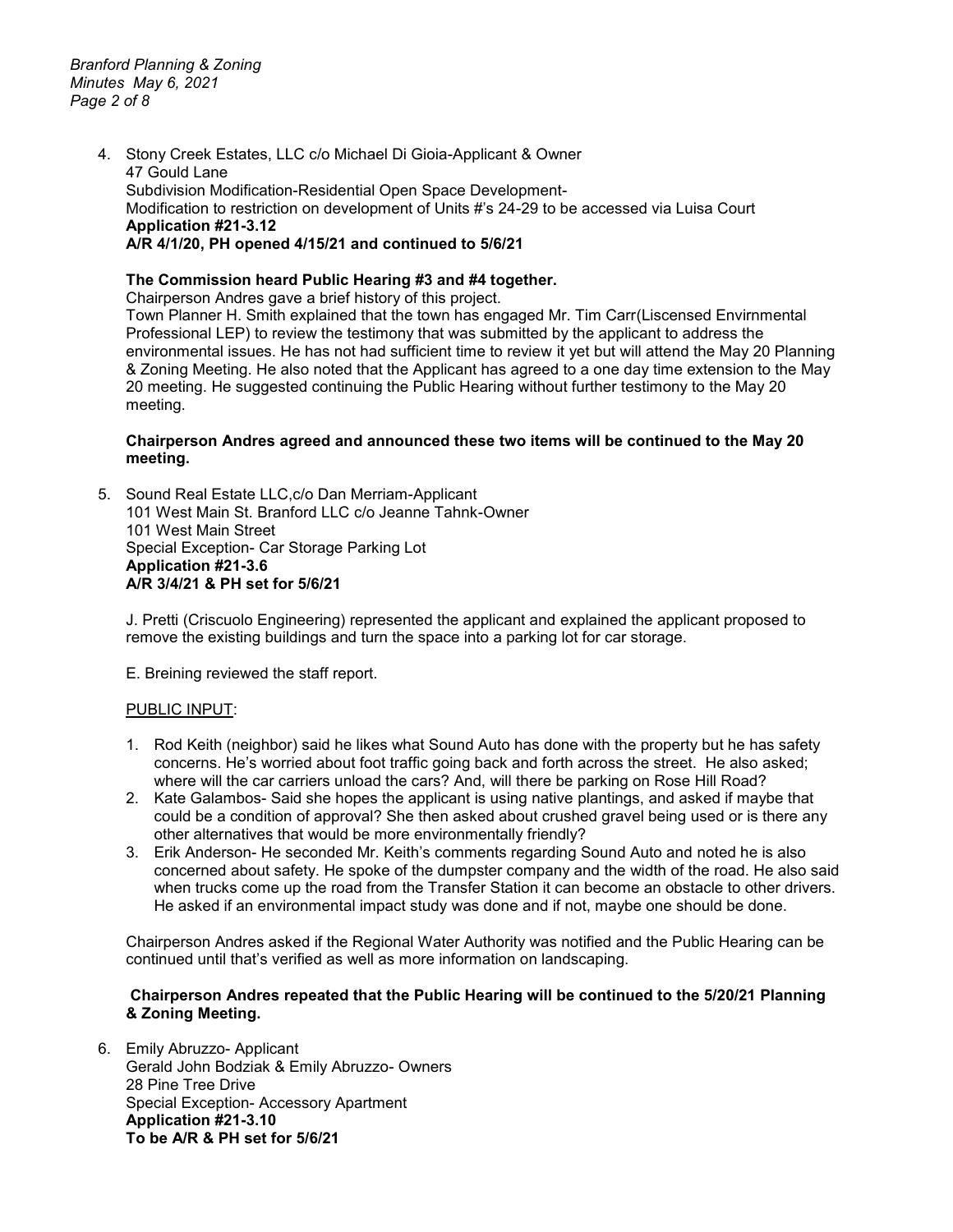H. Smith explained that the abutters notice did not get mailed in time so this item will need to be TABLED to the May 20 meeting.

#### 7. Planning & Zoning Commission-Applicant Zoning Regulation Amendment –Amend Sections 5.10 & 6.5 (Parking Requirements) **Application #21-4.2 A/R 4/15/21 & PH set for 5/6/21**

H. Smith displayed the possible wording for the proposed amendment. He said this item is an outgrowth from a conversation the Commission had at previous meetings about what they may want to do regarding the parking requirements for restaurants in the Main Street Overlay District. In that area, right now the requirements for parking are reduced 25% from what would otherwise be required. This proposal would reduce it further. This change would allow an 80% reduction in parking for restaurants. He then reviewed the proposed wording for the changes to the Regulation.

He then reviewed the Staff Report and as Staff he recommended approval with an effective date of May 20, 2021.

#### PUBLIC INPUT:

- 1. Emilie Penner Greene- She is the applicant for the next item. She requested this application be heard because the Parking Regulations are limiting. She wants this Zoning Regulation change to pass.
- 2. Perry Maresca- (Chairman of the Economic Development Comm) said this is a good idea. We want to encourage people to come to the Town Center.

Chairperson Andres closed the Public Hearing.

8. Emilie Penner Greene-Applicant Scott Penner –Owner 1136-1040 Main Street Special Exception- Restaurant **Application #21-2.6 A/R 2/18/21 & PH set for 5/6/21**

> Emilie Penner Greene (Applicant) spoke saying she wants to open a wine bar. She thinks this would be a great fit for Branford since there is nothing like this in the area. She then displayed the floor plan of the wine bar and said they will have a small plate menu as well as desserts. She gave a brief overview of her experience saying she has over 15 years' experience in the restaurant business.

H. Smith reviewed the Staff Report.

#### PUBLIC INPUT:

1. Scott Penner-(Applicants Sister)-He said when he bought the building, the plan was to have office space but decided this was a better use of the space.

Chairperson Andres closed the Public Hearing.

#### **MINUTES: 4/01/21, 4/15/21**

H. Smith said these are not ready for approval yet.

#### **CORRESPONDENCE:**

1. Correspondence regarding Cell tower modification at 50 Maple Street.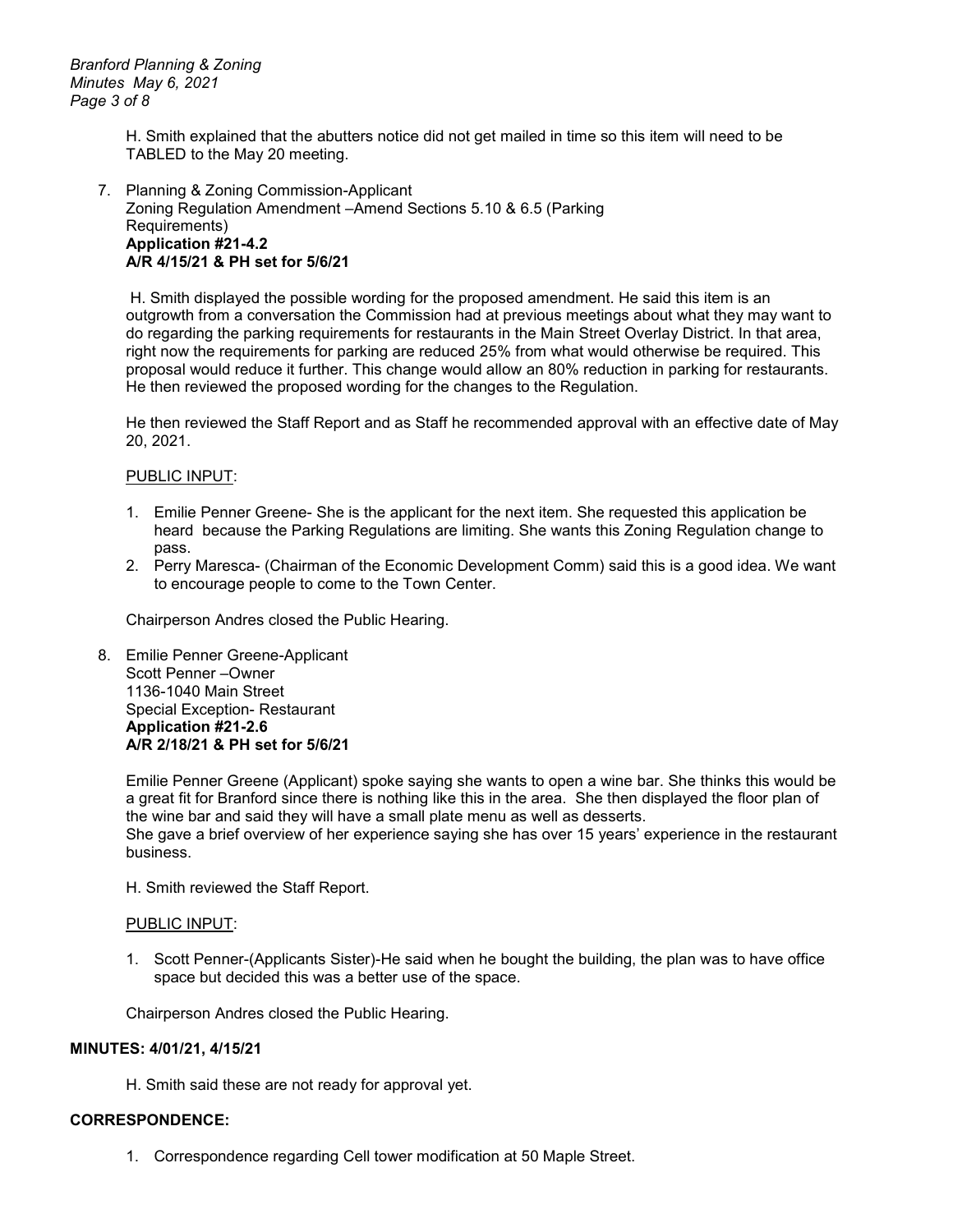*Branford Planning & Zoning Minutes May 6, 2021 Page 4 of 8*

- 2. Correspondence regarding Cell tower modification at 21 Acorn Road.
- 3. A letter was submitted by Kate Galambos (regarding Exit 56) and it was distributed to the Commission.

# **RETURN TO TABLE:**

For the record, J. Vaiuso was absent so M. Ligouri is seated for him.

- 1. 56 Stony Creek Rd. Inc. c/o Leigh Small-Applicant Farids Stony Creek LLC c/o Tariq Farid-0wner 56 Stony Creek Road Special Exception- Grading (Section 6.8) **Application #21-1.5 A/R 1/28/21 & PH opened 2/18/21 & continued to 5/6/21**
	- **J. Lust made a motion to approve the application with no conditions. J. Chadwick seconded the motion which passed unanimously.**
- 2. 56 Stony Creek Rd. Inc. c/o Leigh Small-Applicant Farids Stony Creek LLC c/o Tariq Farid-0wner 56 Stony Creek Road Special Exception Modification **Application #21-4.3 A/R 4/15/21 & PH waiver requested**

#### **J. Lust made a motion to approve the application with the Conditions listed below:**

# **CONDITIONS:**

- 1. Prior to the issuance of a Zoning Permit or the authorization for the issuance of a Building Permit, the following shall be addressed to the satisfaction of the Town Planner or his designee.
	- a. To reduce glare, all fixtures shall be demonstrated to meet the IES full-cutoff definition unless they are emergency lights or very low level accent lights (less than 900 lumen output – less than an incandescent 100 watt bulb). The correlated color temperature of the light source for all exterior fixtures, either building or pole mounted, shall be equal to or less than 3000 degrees Kelvin (K).
	- b. Changes to the Landscaping Plan to modify the sight triangles of the entrances/exits onto Stony Creek Road as may be determined necessary by the Town Engineer to achieve adequate sight distance and comply with the Front Yard Landscaping Requirements of Section 6.3 and preferably include native plants and not include invasive plants.
- 2. The conditions of all previous approvals shall remain in full force and effect as that may still apply.

#### **J. Chadwick seconded the motion which passed unanimously.**

3. Planning & Zoning Commission-Applicant Zoning Regulation Amendment –Amend Sections 5.10 & 6.5 (Parking Requirements) **Application #21-4.2 A/R 4/15/21 & PH set for 5/6/21**

Chairperson Andres briefly discussed the application and asked the Commission for their thoughts on this. The consensus of the Commission was that this text change is a good thing for the downtown area.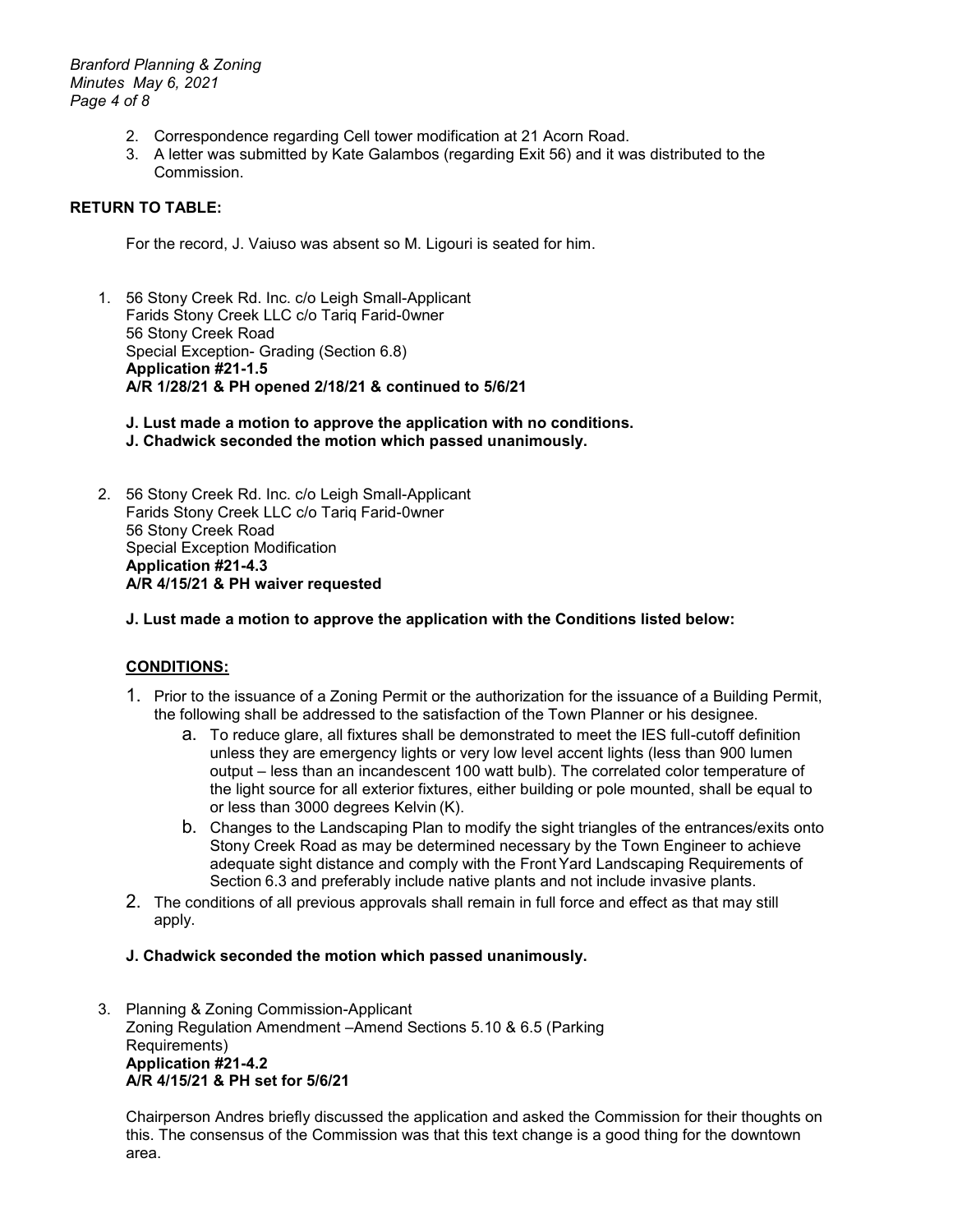*Branford Planning & Zoning Minutes May 6, 2021 Page 5 of 8*

J. Chadwick made a motion to approve the Zoning Text Amendment with the Finding below: FINDING:

The Commission finds the zoning regulation amendment to be consistent with the Comprehensive Plan and has considered the Plan of Conservation and Development and in its decision to approve this amendment with an effective date of May 20, 2021.

# **M. Palluzzi seconded the motion which passed unanimously.**

4. Emilie Penner Greene-Applicant Scott Penner –Owner 1136-1040 Main Street Special Exception- Restaurant **Application #21-2.6 A/R 2/18/21 & PH set for 5/6/21**

# **M. Palluzzi made a motion to approve the application with the Findings and Condition below with the effective date of May 21, 2021.**

#### FINDINGS -

- 1) With respect to the requirements of Section 6.5.I for reducing the otherwise applicable parking requirements, the Commission finds that a reduction of five spaces is warranted and also finds (1) that such modifications are being proposed for sites that, historically, have accommodated uses that do not comply with parking standards; and (2) that such historical use patterns have not created an unreasonable risk to public health or safety.
- 2) Subject to compliance with the conditions listed below, the Commission finds, based on the testimony and application materials presented, that the proposed use of the property is consistent with the Special Exception Criteria per section 9.8.

# CONDITION -

1) No additional signage or new or replacement lighting shall be installed without Planning or Zoning Commission approval, or that of its staff whichever may be appropriate, for compliance of the proposed signage or lighting with the Zoning Regulations.

# **M. Liguori seconded the motion which passed unanimously.**

# **OLD BUSINESS:**

- 1. Marc Reed- Applicant & Owner 46 Parish Farm Road Special Exception- Accessory Apartment & Oversized Accessory Structure **Application #21-3.4 A/R 3/4/21 & PH set for 5/20/21**
- 2. Montowese Development Group, LLC-Applicant John R. & Anne Hines-(Owners of 14 Buckley Rd.) Branford Building Supplies-(Owners of 16 Buckley Rd) Branford Building Supplies – (Owners of 0 Buckley Rd) 14, 16 & 0 Buckley Road Special Exception & Coastal Site Plan –Open Space Residential Development **Application #21-3.11**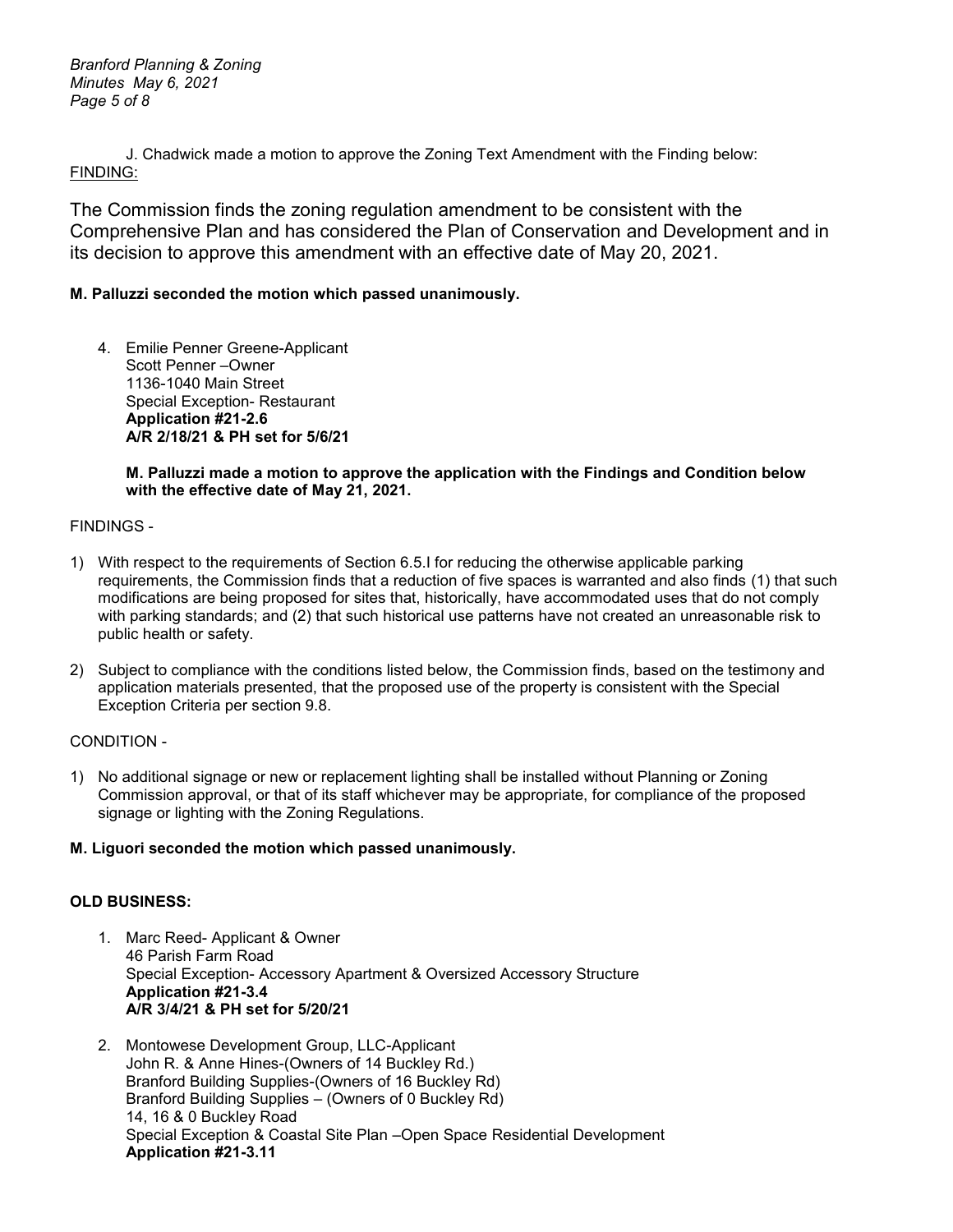*Branford Planning & Zoning Minutes May 6, 2021 Page 6 of 8*

#### **A/R & PH to be set**

#### **NEW BUSINESS:**

- 1. Branford Electric RR Assn, Inc. c/o John Proto-Applicant & Owner 45-55 & 46-52 Alex Warfield Rd. Special Exception- Grading (Section 6.8) **Application #21-4.7 To be A/R & PH to be set**
- 2. DeMartino Development & Construction LLC, c/o Dominick DeMartino-Applicant & Owner 102 & 104 Stony Creek Road Special Exception – Grading (Section 6.8) **Application #21-4.8 To be A/R & PH to be set**
- 3. Martha McDowell-Applicant & Owner 8 Holly Lane Special Exception – Grading (Section 6.8) **Application #21-4.9 To be A/R & PH to be set**
- 4. Amy Sherman (Trustee)- Applicant & Owner 130 Pawson Road Special Exception for Grading (Section 6.8) & Coastal Site Plan – In ground pool **Application #21-5.1 To be A/R & PH to be set**
- 5. Guy Ferraro- Applicant Kaminskas R & L Trustees,c/o Romualdas A. Kaminskas Jr.- **Owner** Special Exception- Wholesale Furniture with 20% Retail Use **Application #21-5.2 To be A/R & PH to be set**

H Smith noted he would set these public hearing dates after speaking with Chairperson Andres.

# **OTHER BUSINESS:**

1. Discussion of possible changes to the Zoning Regulations re: Residential Solar

H. Smith said Daniel Rabin and Diana McCarthy Bercury are present .He noted that they have previously met and discussed the need and possibility of how to word proposed changes to the zoning Regulations to concretely address to allow solar energy (especially small scale residential) into the Regulations as an allowed accessory use.

Diana McCarthy Bercury spoke next (Staff member for the Clean Energy Ad Hoc Committee) saying the town is participating in a program called "Sol Smart" and have achieved the Bronze award and is working toward the Silver award status. To do this, the town ordinances need to be brought up to a certain level to make renewable energy more affordable to people.

Dan Rabin spoke saying there are 3 main reasons for the Zoning Regulation change: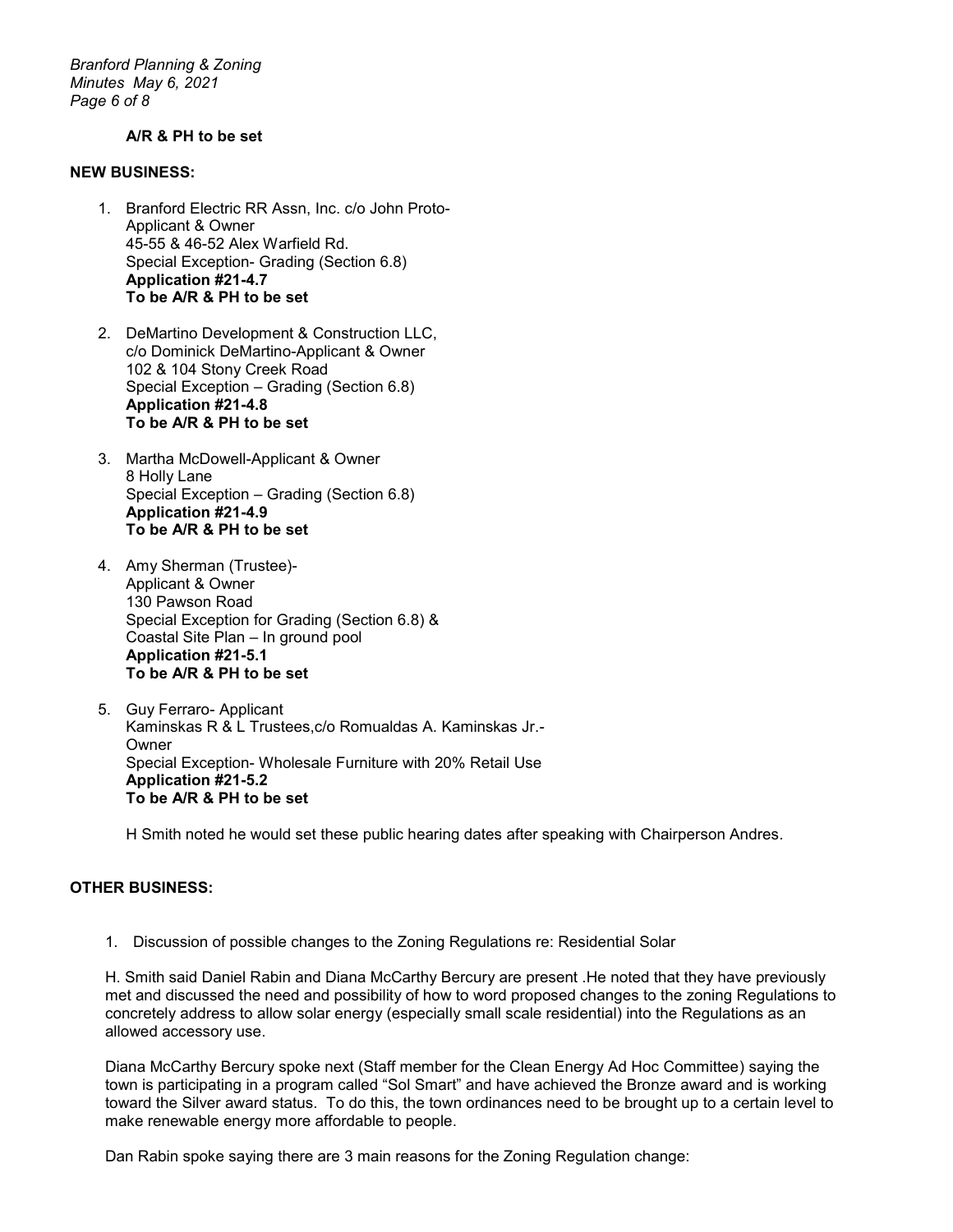*Branford Planning & Zoning Minutes May 6, 2021 Page 7 of 8*

> The first is to keep Branford an attractive place for people interested in renewable energy. Another reason is that this is the last piece in order to obtain the "silver" level in the Sol Smart Program. He noted that this change supports the goals of 100% renewable electricity by 2040.

The third reason is that this fits into a portfolio of projects the Clean Energy Committee is working on. He then spoke of the different projects that the Commission is working on.

He stated the point of these efforts is to make Branford a friendly place for renewable energy and save money for the residents and business owners alike.

He also said that when different businesses are going before the Planning & Zoning Commission, he encourages them to contact the Energy Committee since they have many programs available that may be of benefit to them.

He mentioned that there is a draft of the Regulation but it is not ready to go before the Planning & Zoning Commission quite yet.

Diana McCarthy Bercury noted that they are still working out the details with H. Smith but the primary focus is to make solar accessible to everyone; residential and commercial as well as non-profits.

Wayne Cooke spoke next saying he has been to many Clean Energy Committee meetings and they are extremely biased and in his opinion not to be trusted. He noted that there are a few RTM members that would like to join the committee but they are refused membership because their prospective differ. He said when you talk to the Clean Energy Group or the Coastal Vulnerability Group, know who you are talking to. This is the "Green Cult" that he's talking about. The people see one thing, that Branford is Green and they don't let you talk, they mute you.

He did say that he does have some positive things to say about some of their projects, which he has noted.

Chairperson said this item will be a Public Hearing and it will give people an opportunity to comment.

#### 2. Interpretation Confirmation of Section 4.8H & Section 2.2

H. Smith said he wanted to confirm a previous interpretation that the Commission made back in 2019.He said it has to do with the BR (Restricted Business) zone. In February 2019, there was a discussion of the definition of a single family dwelling and a two family dwelling. His understanding is that the BR zone allows several different uses on a property unlike residential zones which allow only one principal use per property. He explained in this particular case, there was a grandfathered 2 family and a small outbuilding and the owner wanted to make it a single family home, and then that would make 3 dwelling units on the property. He noted there is a portion of BR zoning that limits the multi-unit dwelling with 3 units or more to properties that have 120,000 sq. feet.

But, he noted this isn't a multi-family, it's a single family and a 2 family. He then went back to the definition section of the regulations and reviewed them for the Commission.

He thinks the definition lead the Commission to the conclusion that you could have a 2 family dwelling in one structure ad a one family in another structure without having 120,000 sq. feet on the property and that was in compliance with the BR Zoning Regulations.

He then said there is a similar property that has this identical arrangement. He wanted to check with the Commission that this interpretation still stands.

After a brief discussion, the Commission agreed to continue with the previous interpretation they made.

- 3. Bond Establishment for 93 Todds Hill Rd (Lot 9) for \$3,800.00
	- J. Lust made a motion to establish the bond at 93 Todds Hill Rd.
	- J. Chadwick seconded the motion which passed unanimously.
- 4. Bond Establishment for 155 Cherry Hill Rd (Lot 14) for \$3,635.00